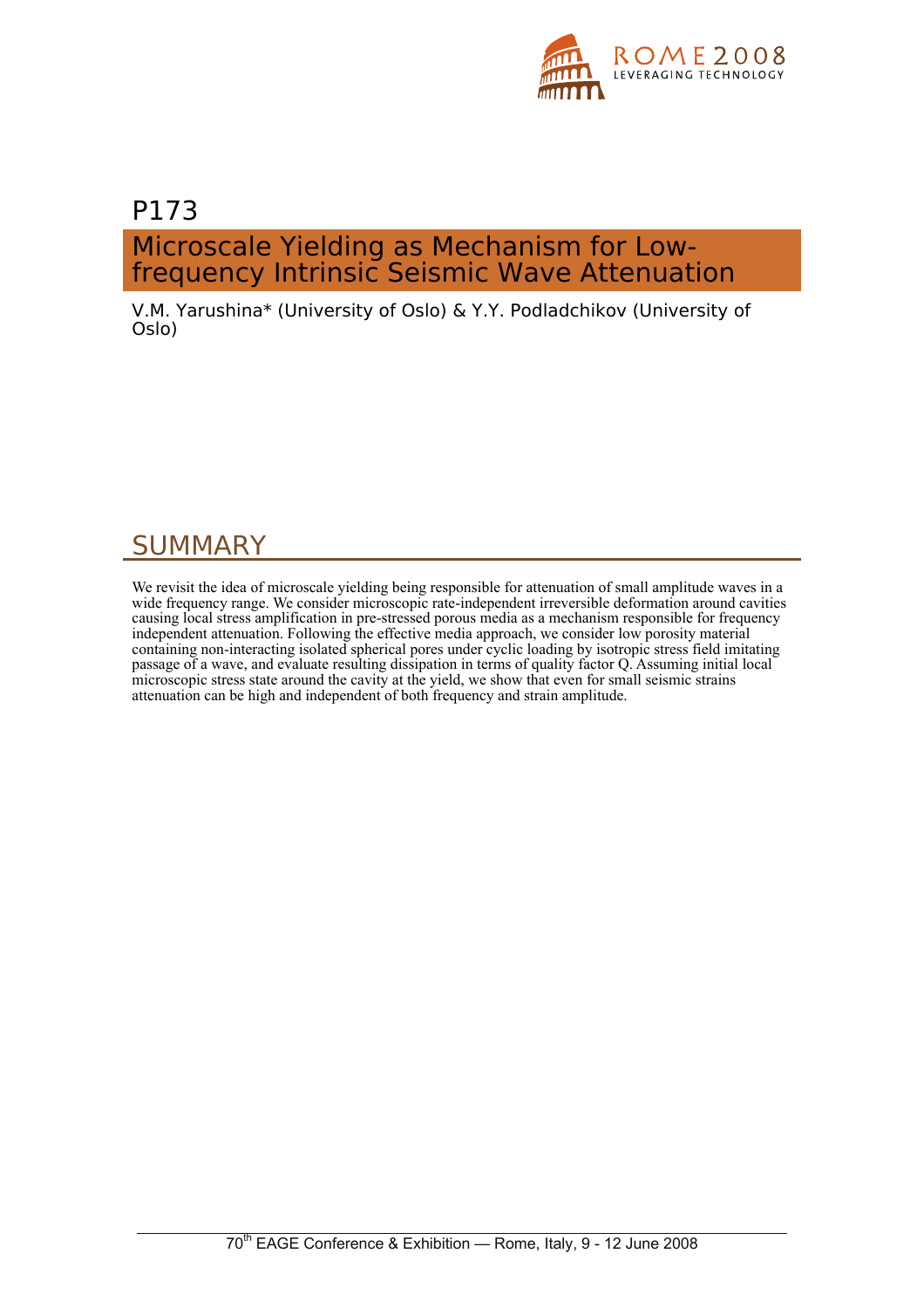

**Introduction.** Energy dissipation accompanying the wave propagation process results in attenuation of waves over a broad frequency range. Significant effort during the past years was focused on quantification of attenuation properties as well as on the attempts to identify the mechanism responsible for the phenomenon. Observations show that for the lowfrequency seismic waves the specific attenuation factor 1/Q is nearly independent of frequency regardless of a fluid saturation. In very dry materials 1/Q is independent of frequency over the whole range of frequencies (Knopoff, 1964; Kibblewhite, 1989). Several major possible mechanisms of attenuation were proposed: matrix anelasticity; attenuation due to viscosity and flow of saturating fluids; patchy and partial saturation effects; energy absorbed in systems undergoing phase changes; scattering from inclusions and pores. Matrix anelasticity was thought to contribute in two different ways: through intrinsic anelasticity of matrix minerals and through frictional dissipation due to relative motions at the grain boundaries and across crack surfaces. Attenuation due to intrinsic anelasticity of minerals was assumed to be negligible and to have the wrong frequency dependence, though the idea of frictional sliding of mineral grain boundaries was popular due to works of Walsh (1966) and Mindlin and Deresiewicz (1953). Unlike other proposed mechanisms these frictional dissipation models predicted Q that was independent of frequency as was observed in lowfrequency data. However, it was concluded that at low strains  $(< 10^{-6}$ ) typical to seismic waves, the behavior of rocks is linear and a nonlinear mechanism such as friction cannot be accepted (Winkler et al. 1979). Besides, these frictional models showed the specific attenuation factor 1/Q to be proportional to strain amplitude while early experiments suggested attenuation independent of strain amplitude (Mavko, 1979); and, finally, it was concluded that frictional losses at small strains were negligible in rock samples, based on calculations by Savage (1969).

However, friction is still considered to be one of the most important sound attenuation mechanisms in marine sediments (Kibblewhite, 1989; Buckingham, 2000). The series of recent observations show the presence of nonlinear effects in rocks at strains as small as  $10^{-9}$ and the lower limit of nonlinearity was not yet observed (Johnson and Rasolofosaon, 1996; Beresnev and Wen, 1996). Over broad ranges of stress, strain, and frequency rocks exhibit nonlinear stress-strain relations, dependence of wave velocity and attenuation on strain amplitude and even the presence of permanent deformation. Indirect evidence for the latter comes from small strain laboratory experiments frequently reporting cusped stress-strain hysteresis loops. The permanent and, importantly, time independent (alternatively termed as irreversible or plastic) deformation in rocks at typical seismic strains was explicitly observed in experiments by Mashinsky (1994) who recorded that irreversible and elastic strains are about equal at strains of the order  $10^{-6} - 10^{-5}$ . Plastic deformation by virtue of its rate independent nature leads to frequency independence of attenuation. Plastic yielding is not expected if a stress-free rock sample is loaded by small seismic strains. However, sediments may be already in a yield state or close to it as a result of complex burial and tectonic loading history. Moreover, rocks are very heterogeneous and these heterogeneities may act as local stress concentrators, so that the actual microscopic stresses around cavities and inclusions may be much higher than the macroscopic stress level. We study attenuation of seismic waves due to local plastic yielding around the cavities in porous media. We are aiming for an understanding of an anomalously high attenuation level frequently inferred for the reservoirs (Korneev et al. 2004; Chapman et al. 2006). Reservoirs may dissipate sound in a similar way to the shallow marine sediments due to either their high porosity or for any other reason.

**Model of attenuation due to plastic yielding**. In our modeling of attenuation in porous media we follow the effective media theory approach. We consider a single spherical cavity of radius *R* in an incompressible matrix subjected to a confining far-field pressure  $P^{\infty}$  at the remote boundary (Fig. 1). The cavity wall is subjected to pore pressure *p*. So, the behavior of the solid in general is controlled by the effective pressure  $\Delta P = P^{\circ} - p$ , which is prescribed to vary in time as a periodic function to imitate a seismic wave coming in and passing away. We assume stresses as positive in tension and pressures positive in compression. If the initial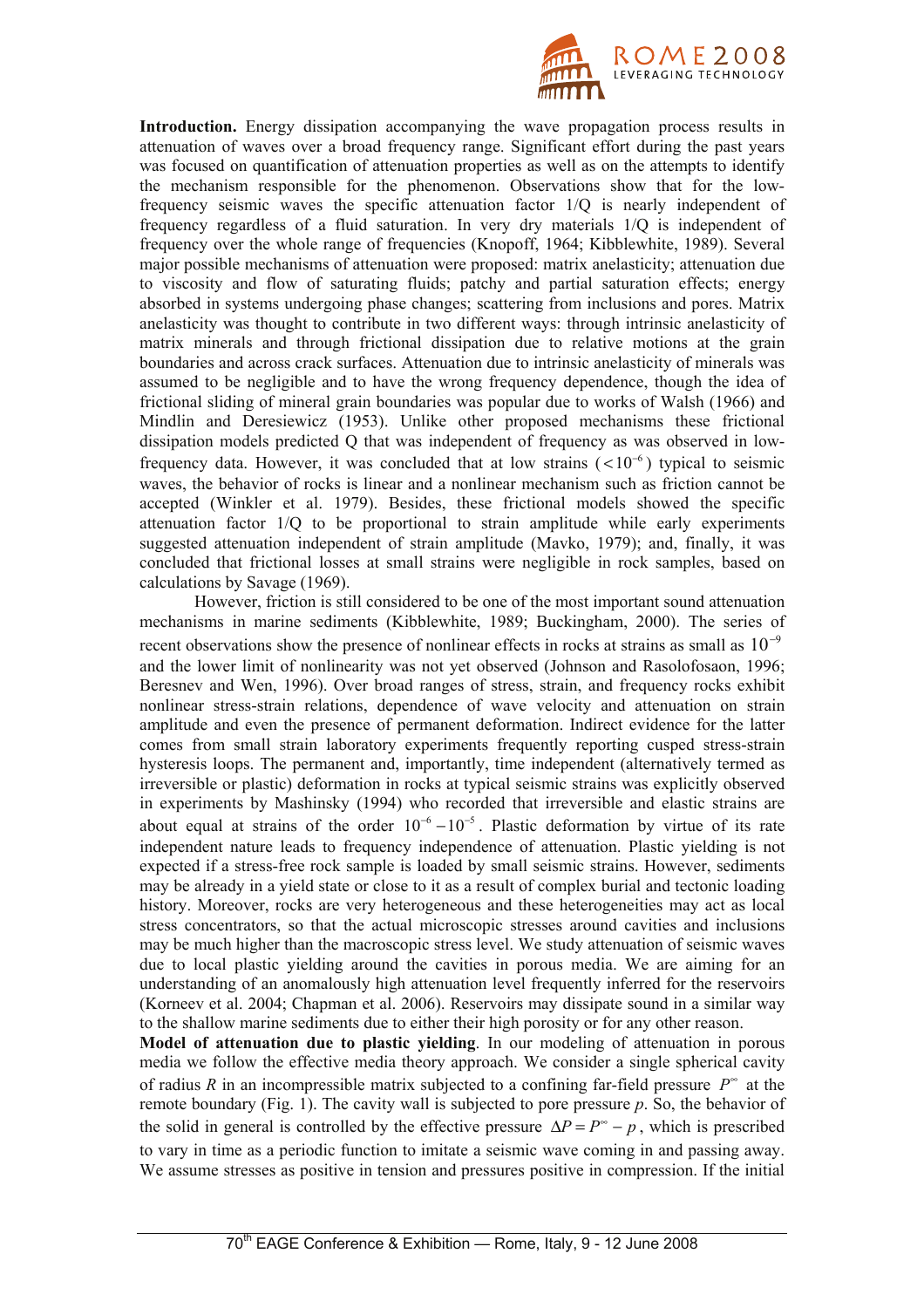

undisturbed effective pressure  $\Delta P_0 = P_0^{\infty} - p_0$  is high enough, the plastic region of radius *c* will develop around the cavity and the initial stress state will be elastoplastic. The distribution of stress, strain and velocity fields in the volume around the cavity during wave propagation we find from the solution of the problem of mechanical equilibrium by methods of mathematical theory of elastoplasticity. Effective properties of the aggregate porous media can be extracted from this solution based on the average theorems. A similar elastoplastic spherical model was previously used by Carroll and Holt (1972) to successfully predict the volumetric response of porous rocks and metals to a hydrostatic pressure within the range of 10-70% porosity.



Figure 1. Model of a representative volume element of porous media.

**Overall properties of porous aggregate.** Average theorems of the effective media theory state that for the representative volume with prescribed boundary tractions the average effective pressure of a porous aggregate is fully defined by the values of pressures at the external and internal boundaries (Nemat-Nasser and Hori, 1999) and, in our case, is equal to  $\Delta P$ . Porosity  $\varphi$  plays an important role in describing the response of porous media. We define the porosity as a volume fraction of the voids

 $\varphi = V_{\nu}/V$ ,  $V = V_{\rm s} + V_{\nu}$ 

where *V*,  $V_v$  and  $V_s$  are the total volume and volumes of the cavity and of the solid matrix, respectively. Since the solid matrix is incompressible the porosity equation can be written as  $d\varphi/(1 - \varphi) = \varphi dV_v/V_v$ . Changes of the void volume  $V_v$  are linked to the evolution of the cavity radius *R*, therefore one can write  $d\varphi/(1-\varphi) = 3\varphi dR/R$ . The average volumetric strain rate is the surface integral taken over the outer boundary of the representative volume  $\epsilon_v = \varphi/V_v \int v dS$ , which due to incompressibility reduces to

$$
\overline{\varepsilon_v} = \frac{1}{1 - \varphi} \frac{d\varphi}{dt}
$$

From this, the average logarithmic volumetric strain is  $\overline{e_v} = \ln((1 - \varphi_0)/(1 - \varphi))$ . As can be seen, in order to describe the overall properties of porous media one needs to know porosity evolution in the material, which in its turn is totally defined by the radius of the cavity.

**Initial stress state around the cavity.** According to von Mises yield criterion the plastic region will develop when the effective pressure exceeds the critical value  $\Delta P_{cr} = 4Y/3$  with *Y* being a yield limit of the matrix material. We assume that the initial undisturbed value of the effective pressure is  $\Delta P_0 \geq \Delta P_{cr}$ . In this case there are two different stress fields in a volume. The first one corresponds to the plastic region  $R_0 \le r \le c_0$ . Here *r* is a polar radius and subscript 0 designates the initial values of corresponding quantities. Radial stress  $\sigma_r$  and the hoop stress  $\sigma_{\theta}$  in the plastic region are fully determined by an equilibrium equation and von Mises yield criterion: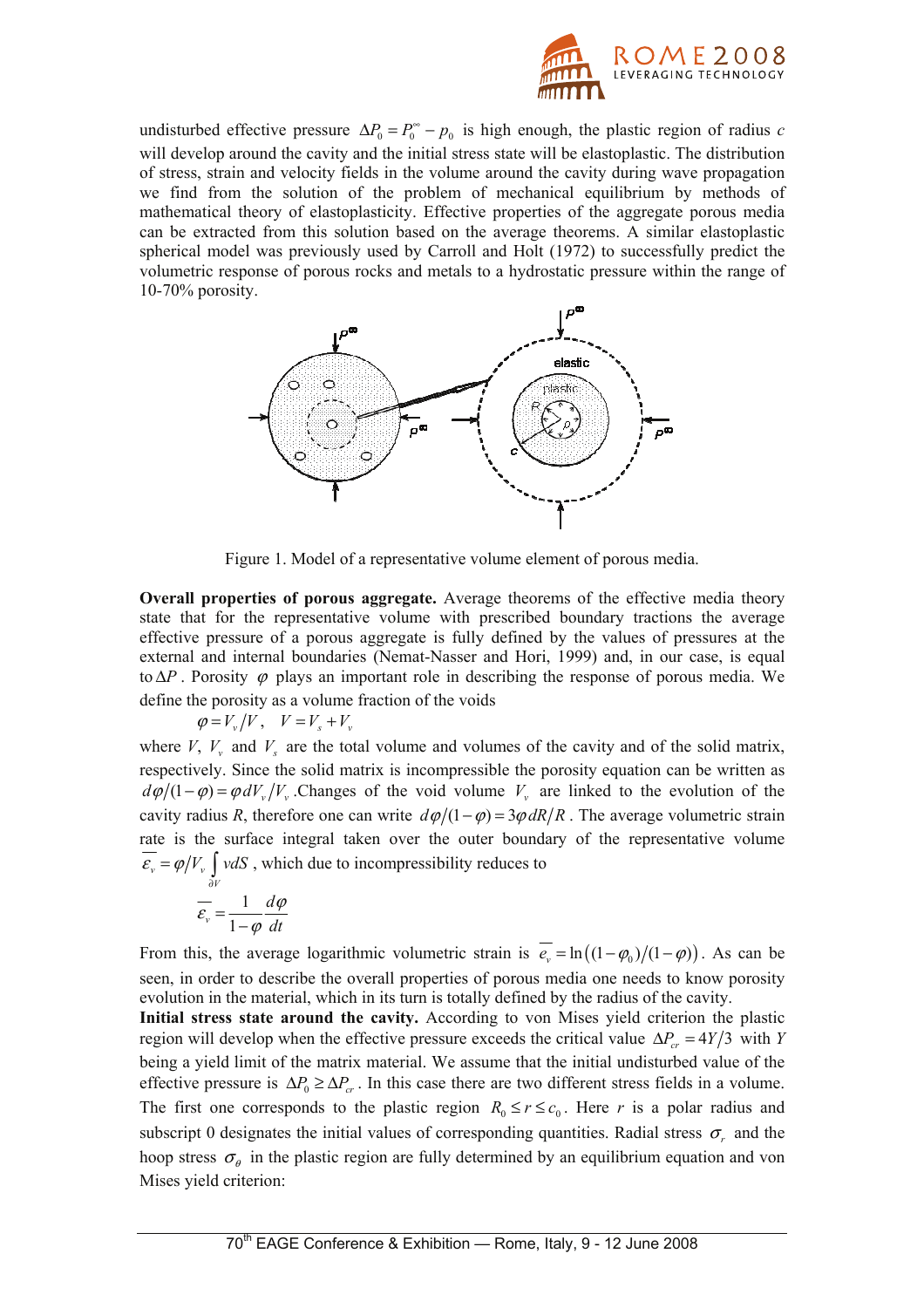

$$
\frac{\partial \sigma_r}{\partial r} + 2 \frac{\sigma_r - \sigma_\theta}{r} = 0 \tag{1}
$$
\n
$$
\sigma_r - \sigma_\theta = 2Y \tag{2}
$$

In the elastic region  $r \geq c_0$  one has equilibrium equation (1), Hooke's law  $u/r = (\sigma_{\theta} - \sigma_{r})/(6\mu)$  and incompressibility equation  $\partial u/\partial r + 2u/r = 0$ . These three equations together with condition of stress continuity at the elastoplastic interface define two stress components  $\sigma_r$ ,  $\sigma_\theta$  and radial displacement *u*.

**Loading.** A passing seismic wave causes both unloading and further loading. We first consider the latter case resulting in further dissipative plastic flow. Though the solid matrix is incompressible we cannot find the radial velocity  $\nu$  independent of stresses since boundary conditions are defined for stresses. We solve the coupled system of incompressibility equation

$$
\frac{\partial v}{\partial r} + 2v/r = 0 \tag{3}
$$

and eqs  $(1)$ ,  $(2)$  in the plastic region and eqs  $(1)$ ,  $(3)$  and incremental version of Hooke's law

$$
\frac{v}{r} = \frac{1}{6\mu} \frac{\partial}{\partial t} (\sigma_{\theta} - \sigma_{r})
$$
\n(4)

in the elastic region. At the elastoplastic interface continuity of stresses must be preserved. The solution of these equations gives to us stresses, the radius of the elastoplastic boundary and the value of velocity during the first cycle of loading. Taking into consideration that  $v = dR/dt$  at the cavity wall we find the radius of the cavity and porosity equation for loading

$$
\frac{d\varphi}{\varphi(1-\varphi)} = -\frac{3}{4} \frac{c^3/R^3}{\mu + Yc^3/R^3} d\Delta P
$$

where  $c = R \exp(\Delta P/(4Y) - 1/3)$ .

**Unloading.** Decreasing effective pressure and elastic unloading of the pore is described by elastic equations (1), (3) and (4) for  $\sigma_r$ ,  $\sigma_\theta$  and *v*. Porosity increments while unloading are related to the effective pressure increments by

$$
\frac{d\varphi}{\varphi(1-\varphi)} = -\frac{3}{4Y(1+3\ln(R/R_u)) + 3(\Delta P - \Delta P_u) + 4\mu}d\Delta P
$$

where  $R_u$  and  $\Delta P_u$  are values of the cavity radius and effective pressure at the onset of unloading. If the amplitude of the wave is high enough the decrease of the effective pressure may be accompanied by the reverse plastic flow. It will happen if stresses during unloading will reach the critical value  $\Delta P_{cr, revflow} = \Delta P_u + 4Y/3(\ln(1-2Y/\mu)-2)$ . We do not consider this case here and assume entire unloading is purely elastic. If plastic yielding does not occur during unloading than stresses and velocity evolution during the final reloading part of the cycle are defined by the same equations as during unloading. Since elastic parts of the loading cycle naturally do not contribute to the dissipation we, therefore, give the lower bound estimate for the attenuation.

**Results and discussion.** As a measure of attenuation in porous media we choose the specific

attenuation factor 1/Q, defined as  $2\pi/Q = \Delta E/E$ , where  $\boldsymbol{0}$ *v e*  $\Delta E = -\int \Delta P \, d\rho_v$  is the amount of

energy dissipated per cycle of a harmonic loading and  $E = max(-\Delta P \cdot \overline{e_v})$  is a peak strain energy. Q is further computed as a function of four dimensionless parameters: ratio of initial effective pressure to the yield stress  $(\Delta P_0/Y)$ , strain amplitude *e*, porosity and ratio of the yield stress to the shear modulus ( $Y/\mu$ ). Dependence of Q on  $Y/\mu$  and porosity is relatively unimportant within the low porosity range of 10-50%. Contouring of Q versus the remaining two parameters is shown on Fig 2a for  $Y/\mu = 33$  and 10% porosity. The collapse of this twodimensional data while allowing for porosity variation in the 10-50% range on a single master